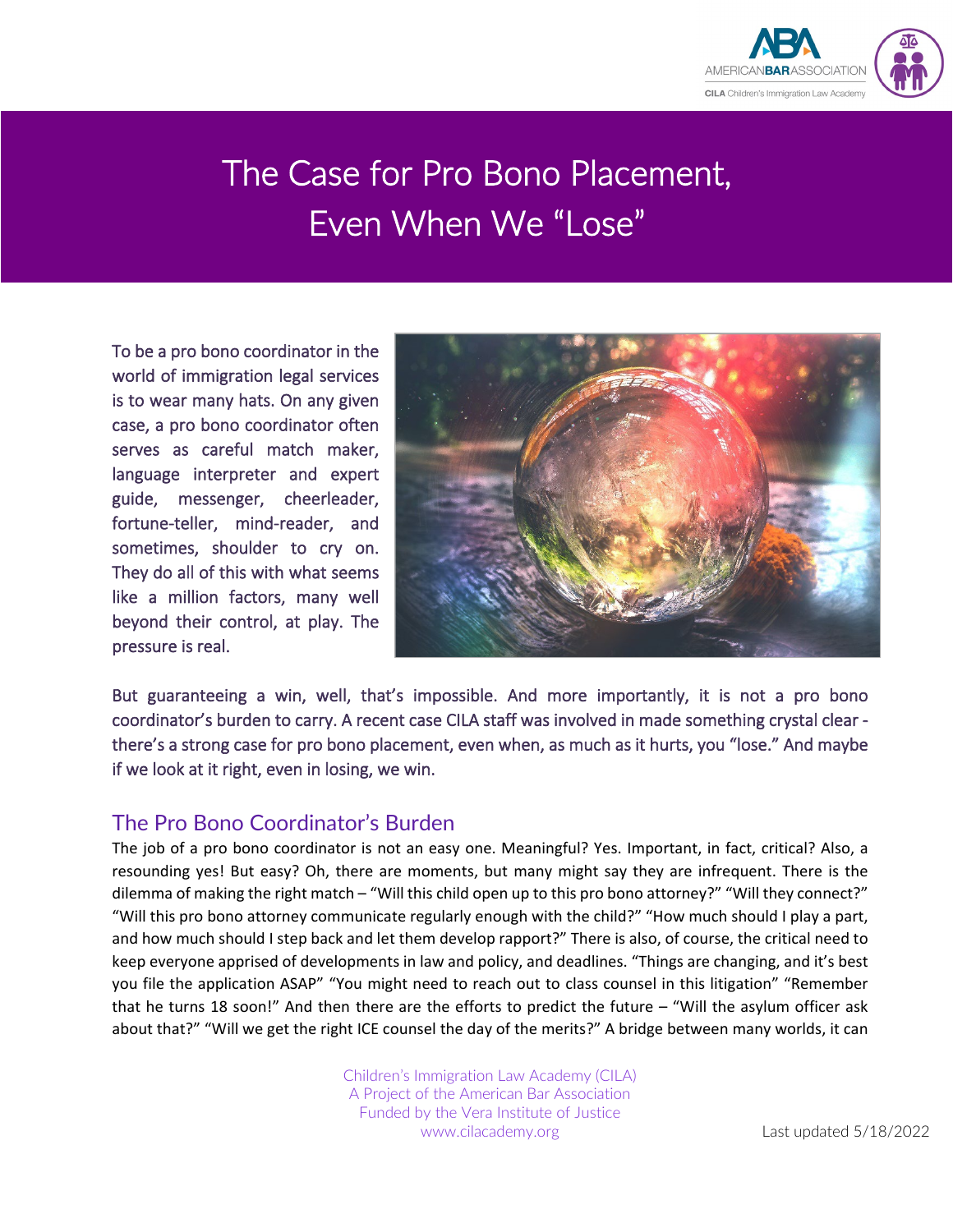often feel like a pro bono coordinator needs all the stars to align to win, and that they may just have to move each one of them themselves. Still, no matter how many stars need moving, the pro bono coordinator hopes.



The ability to hope is, perhaps, the key job requirement for pro bono coordinators. They hope to win, whether that's Special Immigrant Juvenile Status, asylum, a U or T visa, or some other form of relief from deportation for the child client. Somewhere along the way the voice in their head will whisper that the bad facts will carry the day, or the child will have a tough time testifying, or the adjudicating body is trending a problematic way now, or the judge won't go for that argument, or that new binding case from the court of appeals is terrible. And still,

the pro bono coordinator will push forward, always hopeful that a win is not impossible, that the universe is constantly shifting, that there's enough arbitrariness and discretion in the system to allow for miracles, that for this amazing child (and this dedicated pro bono), things will work out.

But if success is defined by "winning" legal relief for the child, then there will be many instances of "losing." No matter how well the child testifies, or how up to speed the pro bono attorney is, or how hard the pro bono coordinator wills it to be - there's simply too much beyond their control. We all know too well the truth of that in asylum cases, especially. **Just remember that the grant statistics for asylum may not be great with representation, but they are dismal without it.**[1](#page-1-0)

This article aims to make the case for pro bono, even when the adjudicator denies relief. It does so, in part, by telling the story of one pro bono asylum case that CILA staff was recently involved in. We offer a glimpse into our experience – one that had us feeling all the things – nerves, frustration, disillusionment, exhaustion, but also solidarity, greater awareness, and perhaps most importantly, renewed hope. This is Emanuel's<sup>[2](#page-1-1)</sup> story, and we are lucky to be part of it. It is a story about how even when we lose, we win.

# EMANUEL'S STORY

## 1. Emanuel Talks Like Obama

It was nearly 13 years ago, but I still remember the intake. I conducted intakes with a lot of teenage boys at that time, and this kid stood out. He was not quiet. Indeed, he had so much to say the very first time we met. He was fourteen, tall with a small, thin frame. It was like he was stretching out and didn't have time to put on

<span id="page-1-1"></span><span id="page-1-0"></span><sup>&</sup>lt;sup>1</sup> According to [a 2017 TRAC report,](https://trac.syr.edu/immigration/reports/491/) statistically, without representation, only one out of every ten asylum seekers wins their case, and the odds of gaining asylum are five times higher when represented. A [2021 TRAC report](https://trac.syr.edu/immigration/reports/667/) also provides a helpful analyiss of four groups of asylum seekers – affirmative, defensive, and represented or unrepresented. <sup>2</sup> The client's name has been changed to protect his privacy.

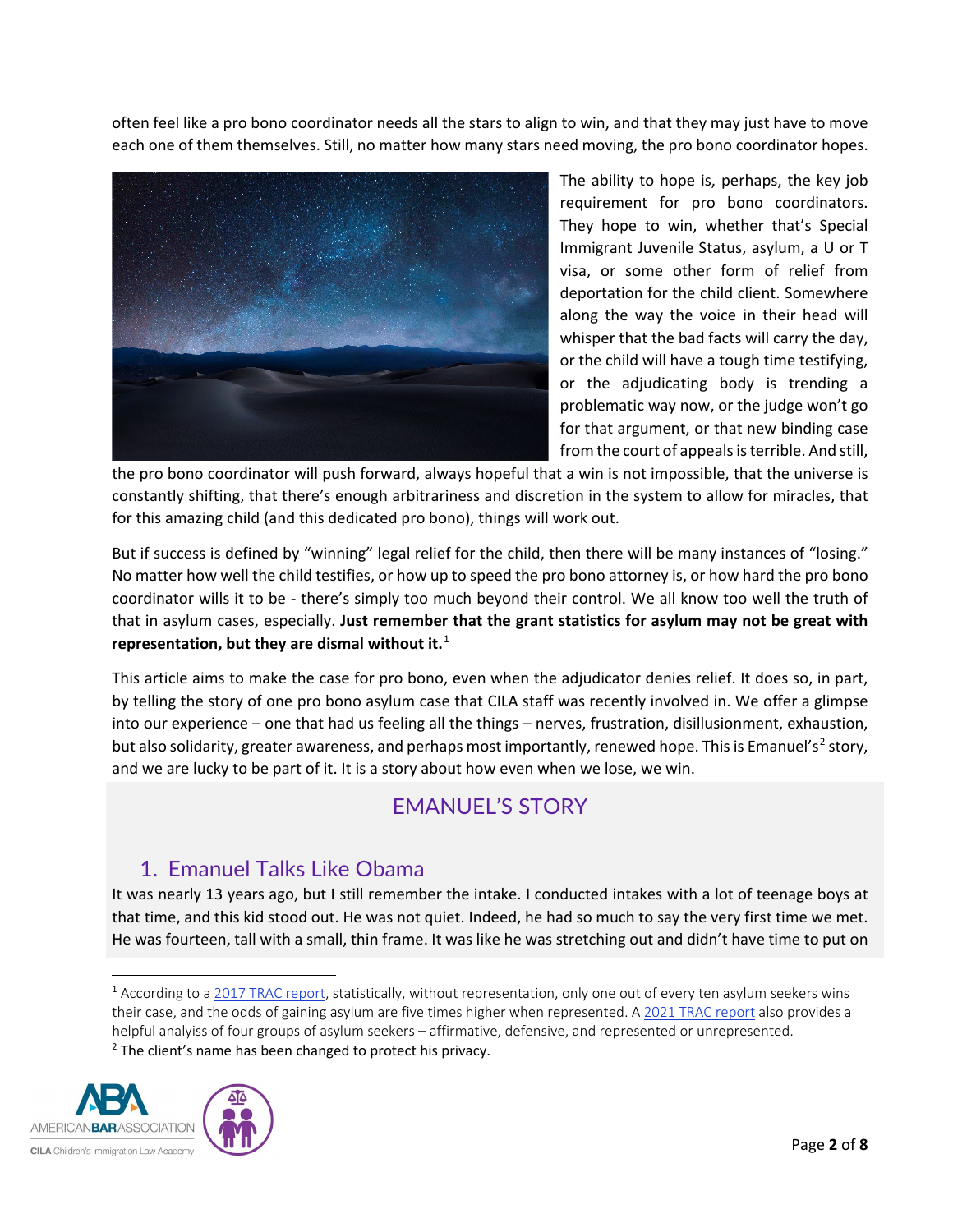weight fast enough. He was a bright-eyed kid, with a tuft of curly hair that sat nicely on the top of his head. It was hard not to be impressed by Emanuel. I remember how compelling he was, how strong he was in his convictions, even the rhythm to the way he spoke. I thought, "Wow, this kid talks like Obama." I was hopeful.

The biggest concern at the time – and this was 2009 – was whether the asylum office would take jurisdiction and adjudicate his asylum claim or he'd end up fighting hard against ICE counsel and before an immigration judge. He had entered the United States as an unaccompanied minor, but he was now living with his mother. His facts could be described as "good" only by those who do the work we do – persecution by gang members in his small community, but with religion as a central reason. Emanuel had become involved in his church and was getting attention as a youth preacher. I never heard him preach, but I heard him talk about his faith, and I knew he must have been brilliant before a crowd. He journeyed to the United States soon after the persecution.

I was KIND's pro bono coordinator in the Houston office in 2009, and I referred the case to the fellow we had at the time. She worked with him on his declaration and on preparing for his asylum interview, took a colleague (then a fellow at the Cabrini Center, and now CILA's Director Dalia Castillo-Granados) to interpret at the interview, and it all went well. Emanuel was amazing. But this was not long after the TVPRA of 2008 went into effect, and just when the asylum office would take jurisdiction over cases filed by unaccompanied minors who had reunified with a parent, nobody knew. Soon the "no jurisdiction" letter came, and what would be a long saga began – one that wouldn't see its end until 2022.

### 2. Timing is Everything

The "no jurisdiction" letter meant Emanuel's case was now before the judge, and there, it would languish. A merits hearing was finally set for May of 2013, and while the attorney who had inherited the case was prepping for that, there were rumblings that USCIS would soon issue what is now known as the "Kim memo." Emanuel's counsel was now Dalia Castillo Granados (at that time, working as direct representation attorney at KIND), and she filed a motion to reconsider with the asylum office based on the "Kim memo." The asylum office responded promptly that it would not reconsider its no jurisdiction determination and adjudicate Emanuel's case, so back before the judge they were.

Numerous merits dates were set after that, but they were always moved by the court, and not at Emanuel's request. The team that would ultimately try Emanuel's case was sorted out during that time. Dalia was now CILA's Director, and I was working with her. We secured pro bono counsel in Timothy Tyler, Counsel at the law firm of Vinson & Elkins. He had been a colleague of mine before, and I knew he'd give Emanuel's case the attention it required. With Tim's dedication and resources, and Dalia's expert guidance, it felt as though Emanuel had a shot. Together, they worked on ironing out every detail through Emanuel's declarations, and on gathering the evidence and country conditions documentation they needed, including working with an expert able to both prepare a report and testify by video.

A merits hearing date that stuck was finally set for February of 2022. The team included Tim's associates at Vinson & Elkins at the time –Carly Sagehorn and Kylie Terry (a previous associate, Andrea Cohen, also worked on the case), and they met frequently on case strategy issues and to prepare Emanuel to testify. When the day finally came, they were as ready as anyone could be. Efforts to reach out to ICE counsel for stipulation to a grant of asylum were not successful. ICE was willing to dismiss the case, but so much time had passed, so

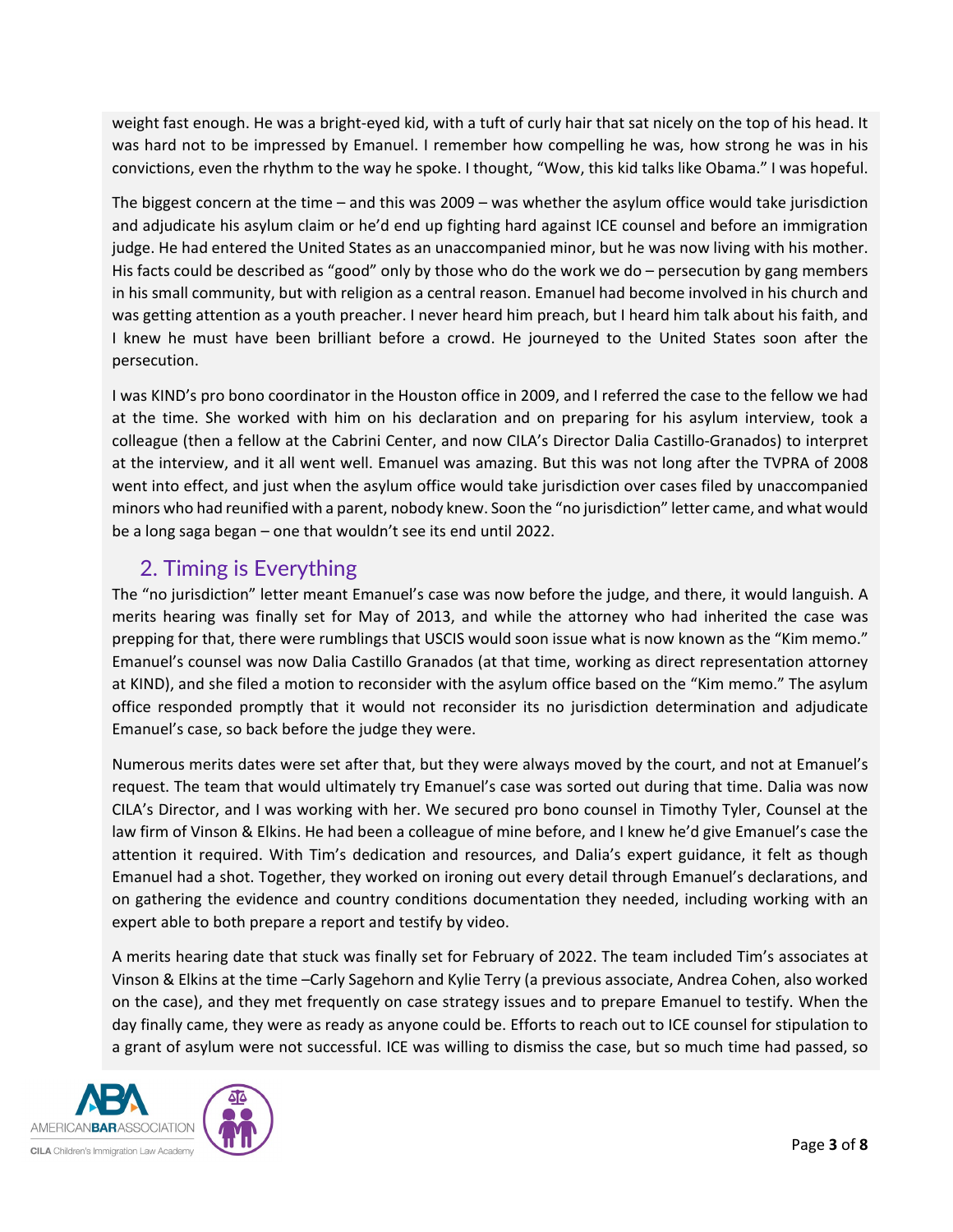much work had been done, and Emanuel was ready to risk a removal order if it meant a chance he could step into the light. After much deliberation, Emanuel decided he wanted to go forward.

### 3. A Day-Long Merits, Hope and Disillusionment

The hearing was set for 10:30 am, but everyone else had arrived early. I was the last to arrive and walked in to greet Emanuel. I had not seen him since I had met with him so many years before, but I had come to support Dalia and Tim should they need anything. Emanuel was a grown man, now 26 years old. He was tall, with broad shoulders, and still so many curls. He had the same bright eyes, the same positive energy about him. I gave him a hug and smiled as we chatted, but I was nervous. I was worried that the judge and ICE counsel would forget that he was a little boy when he fled his home country, and that they would lack empathy for the man he was now.

ICE counsel was offering dismissal again in discussions outside the courtroom, stressing that the judge would never grant a case like Emanuel's – a case based on persecution by gang members. But ICE counsel had never heard Emanuel speak, hadn't heard him tell his story, and neither had the judge. We knew little about the judge, who had been appointed recently, but this wasn't a *do-the-mental-gymnastics-required-with-me* case based on a particular social group. Emanuel was persecuted because of his religion, and the case had been briefed and documented meticulously. How much time had the judge or ICE counsel spent reviewing his enormous document submissions, I wondered? We had no idea. Maybe counsel could gauge the judge's inclinations better after they had presented Emanuel's testimony, and perhaps that of the expert as well. Dalia asked ICE counsel if the offer to dismiss would be off the table if they proceeded and then decided, before the judge ruled, that they wanted to take the offer. The answer was yes, the offer to dismiss would be off the table. Ultimately, it was Emanuel's decision whether to go forward, and he said he wanted to tell his story.

Tell his story he did, in English, and quite beautifully. Tim guided him with questions. Together, they were almost poetic in how they laid out Emanuel's life for the court. They were fighting so hard for Emanuel's chance at relief, and the intensity of that was in the air. The judge was paying close attention to Emanuel's testimony. I wanted to see in her facial expressions that she found him compelling, but I wasn't sure. It wasn't all flawless, of course. Testimony seldom comes out as perfectly as you would want it to, and ICE counsel was tough on Emanuel, harping hard on statements he made in his very first declaration, the one put together for

*"It's so hard to understand that even though you do everything right and put everything you have into it, that's just not enough sometimes." -Dalia Castillo-Granados, Pro Bono Counsel to Emanuel*

his asylum interview over a decade ago. I was sorry for him in those moments when I know he felt attacked. The judge asked Emanuel some questions, and it was hard to tell which way she was leaning. The expert testified after that and did a fantastic job holding his own on cross examination. I was hopeful. Everyone was. There was a recess and then the judge called everyone back for a decision at 3:30 pm.

The judge announced off the record to the parties that she was going to deny, and with those words time stopped. The judge then inquired with ICE counsel about the offer for dismissal, but he responded that he had made it clear that offer would expire if the case proceeded. A look and a few words from the judge told him she



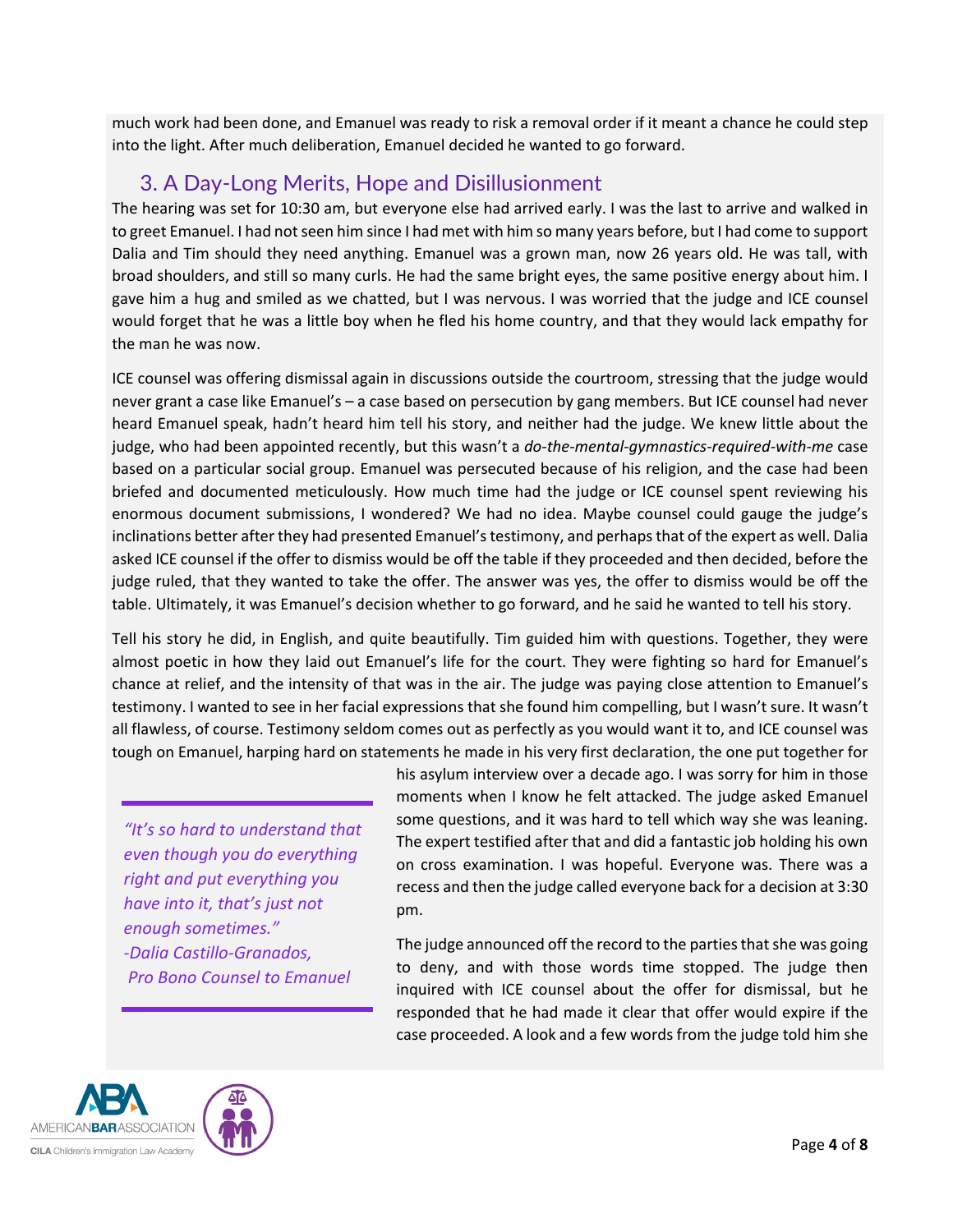wanted him to think more about that, and he went to make some calls, while Dalia and Tim talked to Emanuel about an appeal. Tough decisions were made. ICE counsel came back, and indicated they were willing to dismiss the case, and that was the end of it. It could not possibly be, but it was.

Everyone walked out broken-hearted and utterly exhausted. Twelve years of waiting and working, an intense day of laying Emanuel bare, and the government's answer was that they were happy to let Emanuel stay in the United States, just without status. The judge was content to let him continue to live here, just in the shadows. Dalia remembers clearly how she felt for both Emanuel and Tim leaving the courthouse.

"I felt bad for [Emanuel]. I think he really thought that telling his story would convince the judge that he deserved asylum. And that's so hard with clients. You want to set expectations, but you don't want them to lose hope. Over the years, I think I had told [Emanuel] his case was going to be hard to win, but then there's the shock of hearing that the judge is going to deny," says Dalia. "And I think it was a shock to Tim, too. It's so hard to understand that even though you do everything right and put everything you have into it, that's just not enough sometimes."

*"There's a war in Honduras, a war for young people that's between Christianity and the gangs. That is the truth, and it was my experience." -Emanuel* 

As for Emanuel, the outcome of his case was disappointing, but before he could even process what it meant for him, he instinctively tried to cheer up his legal team. He remembers walking out of the courtroom and seeing Dalia, Tim, and the rest of the team so upset. "I remember saying, 'Hey, don't worry, we'll still have each other. I'll invite you guys to my wedding.'" Emanuel has no current plans to get married, but that was his way of reassuring them that they'd all see each other again, and that he was okay.

"I felt bad for Tim and Dalia because to me, they were like older siblings. They made me feel like a younger brother that they were guiding and protecting – always reminding me of what else I needed

to be aware of or to remember to do. They were so focused, and I knew they were always there for me, and that they would never give up. I wanted us to win. They never didn't play the role of attorneys, but they always made me feel like I was a family member of theirs. They never left me alone," says Emanuel.

Despite the result, Emanuel believes appearing in court and telling his story was important, and he's grateful that he was able to do so.

"There's a war in Honduras, a war for young people that's between Christianity and the gangs. That is the

truth, and it was my experience. And it is the truth of many young people in Honduras, a truth that a lot of people don't know about, that people here don't hear about. And I don't think I'm the first person to face this war, to try to have this truth recognized."

But that recognition would not come in Emanuel's case. The questions were many. How had ICE won, exactly? How was anyone served, how would anyone benefit, from this outcome? The only thing clear, was that Emanuel deserved a better outcome.

*"We thought the signal of free exercise of religion would break through the noise of gang violence. It didn't." -Timothy Tyler, Pro Bono Counsel to Emanuel*

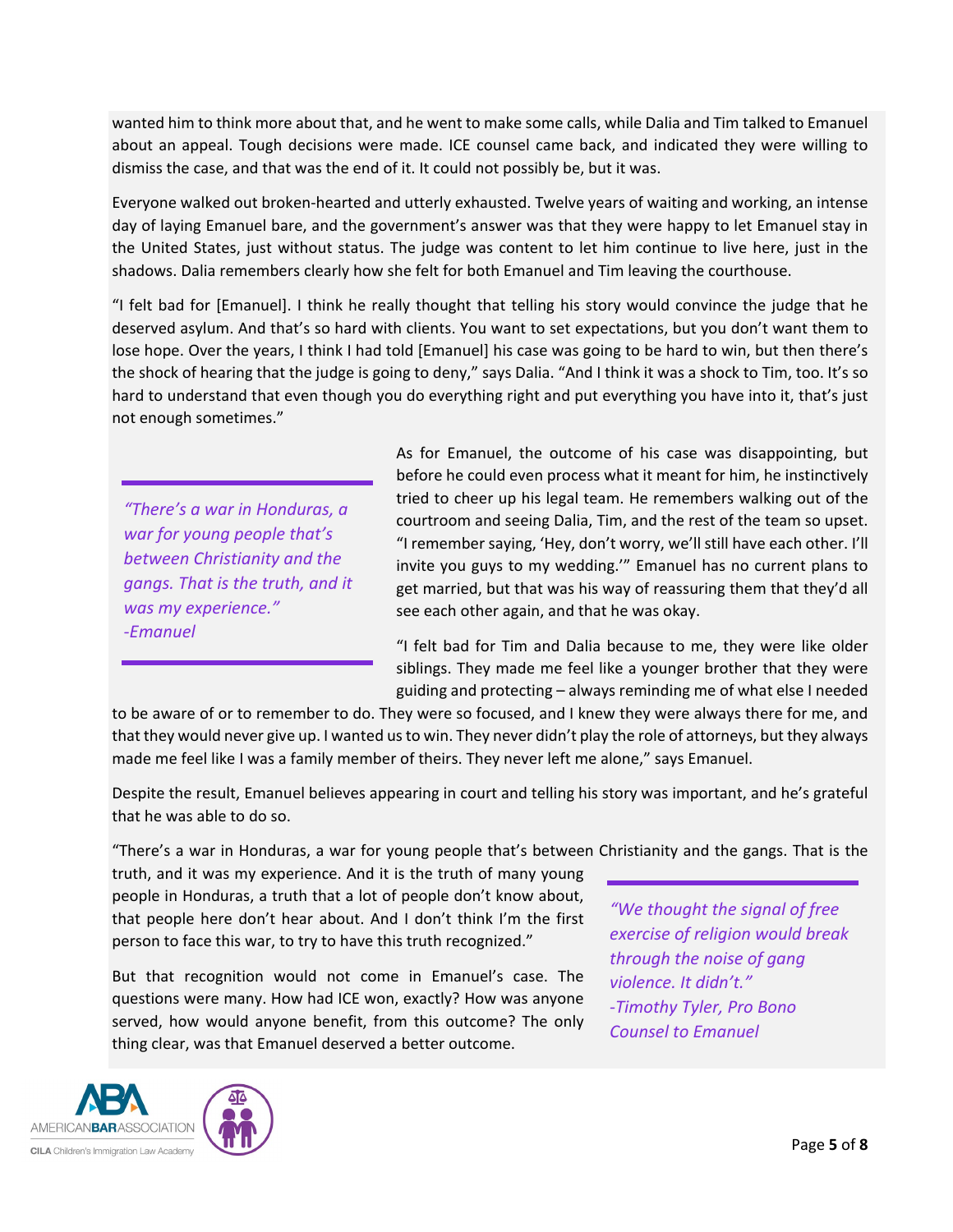Tim wanted that better outcome terribly, and it was tough to see the asylum process deliver out this result. He recalls telling his wife, "We thought the signal of free exercise of religion would break through the noise of gang violence. It didn't."

#### 4. Relief was Lost, But So Much was Gained

In the days after the merits hearing, there were conversations and emails exchanged to express disillusionment, but also offer reassurances that everything that could have been done was done, and to recognize efforts. And in the end, despite the heartbreak, there was the clear understanding that even with a time machine, they'd do it all over again.

"Looking back, I'd make the same choices. It was a good case to place," says Dalia. "[Emanuel] is very open and personable, and someone that you can easily champion. And if we had any chance of winning his case, it was important to dedicate a lot of resources in terms of country conditions, prepare a strong brief, and taking advantage of the trial skills expertise that private attorneys like Tim have."

Emanuel's was not a case lost for lack of effort. Countless hours were spent by the lawyers prepping the case.

Tim is quick to add that the lawyers working on the case also received lots of key support. "The lawyers could not have done it without the help from the staff of the firm, from the administrative assistants who spent hours on the phone or trading e-mails with the immigration court, to the audio-visual services personnel who prepared for the possibility of a last-minute switch to a virtual hearing," says Tim.

*"I was lucky enough to get to be his lawyer. I have been rewarded so many more times than all the heart I put into it." -Timothy Tyler, Pro Bono Counsel to Emanuel*

Tim feels fortunate for the experience, despite the result. "I was lucky enough to get to be his lawyer," says Tim. "I have been rewarded so many more times than all the heart I put into it."

*"One day I'll be married, I'll have children. And I'll tell them I fought for asylum and that I didn't win. But I'll tell them I had the best lawyers, lawyers like the ones you see in the movies, in Hollywood, that fought really hard for me." -Emanuel*

For Emanuel, he can't imagine going through the process without counsel. "I would have felt lost. Representation is so important. Without my attorneys, I would not have known what to do or where to go."

Emanuel says he's grateful for the experience that was working alongside his attorneys on his case. "This was a case that was only mine. It's a beautiful thing to know how dedicated my attorneys were. They did the best, the most for me. I look back at my time with them as something beautiful that happened in my life," he says. "One day I'll be married, I'll have children. And I'll tell them I fought for asylum and that I didn't win. But I'll tell them I had the best lawyers, lawyers like the ones that you see in the movies, in Hollywood, that fought so hard for me. I lived all of that, and I

enjoyed those moments – seeing Dalia review the documents, and listening to Tim's advice, and seeing Carly take notes on her laptop. I felt secure. Because of them my story is greater. Because of them my story grew."



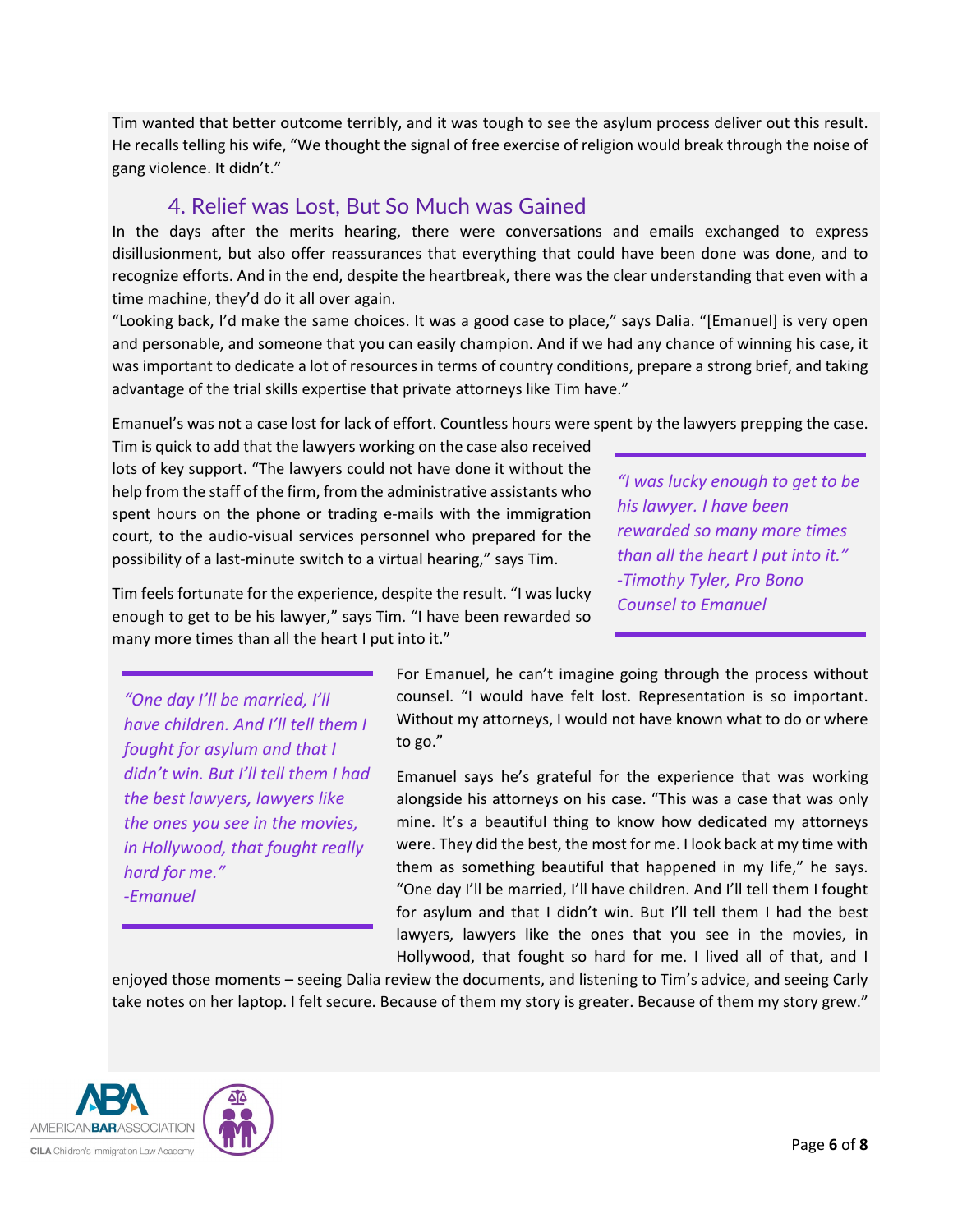That accompaniment was key, and despite the decision, Emanuel says he's still standing. "My status doesn't define me. In my case, I lost, and I'm still here. I'm still being the person I was before, humble, hard-working, loyal. It's important for people to know that, that there are young people here like me – good people who stay positive, and who help. When Hurricane Harvey came, I was out there, I was helping people. And I wasn't worried about my status, I wasn't worried about anyone's status. Your status doesn't define you."

## Pro Bono Matters, Period.

\*As Vera has [written,](https://www.vera.org/downloads/publications/representation-matters.pdf) children need a universal representation system. **Court-appointed counsel is the goal, but not yet a reality**. The fact that there are finite resources means we must recruit and train pro bono volunteers who can assist in meeting the need for representation.

\*Pro bono coordinators **cannot predict** results in a system built on discretion, and that is still learning to accommodate children. A strategy of keeping "weak" cases in house and placing "winning" cases with pro bono volunteers may not be feasible and has mental health costs.

\*Staff attorneys at the nonprofit legal service providers suffer from **secondary trauma**. Their brains and hearts need a break. Though they may seem best suited to handle the most challenging asylum cases, the assessment as to whether they should do so should factor into their current capacity considering the impact that comes with dealing with trauma materials. For a helpful training on this topics, see [here.](https://www.americanbar.org/groups/public_interest/immigration/events-and-cle/the-lifeguard-is-drowning-identifying-and-combating-burnout/) For pro bono volunteers, it may be helpful to provide resources about self-care and secondary trauma given the difficult nature of the cases, both in terms of trauma material and grant rates.

\*Change sometimes comes when enough people see just how broken our system is. **We need advocates** beyond those serving alongside us at nonprofit legal service providers to achieve change.

#### Place the Case

Yes, the inability to secure relief is often heart-breaking, but it shouldn't be defeating. Pro bono placement is essential, especially in a system without government-funded representation for all, and with so many odds stacked against applicants.

Pro bono placement is also key to the mental health of advocates fighting day in and day out. And it is, perhaps most importantly, essential to creating awareness and bringing more think power into improving a system that desperately needs it. In steps that may seem incredibly small, pro bono placement creates constant movement in the right direction – to greater recognition of the humanity of others, no matter where they come from.

###